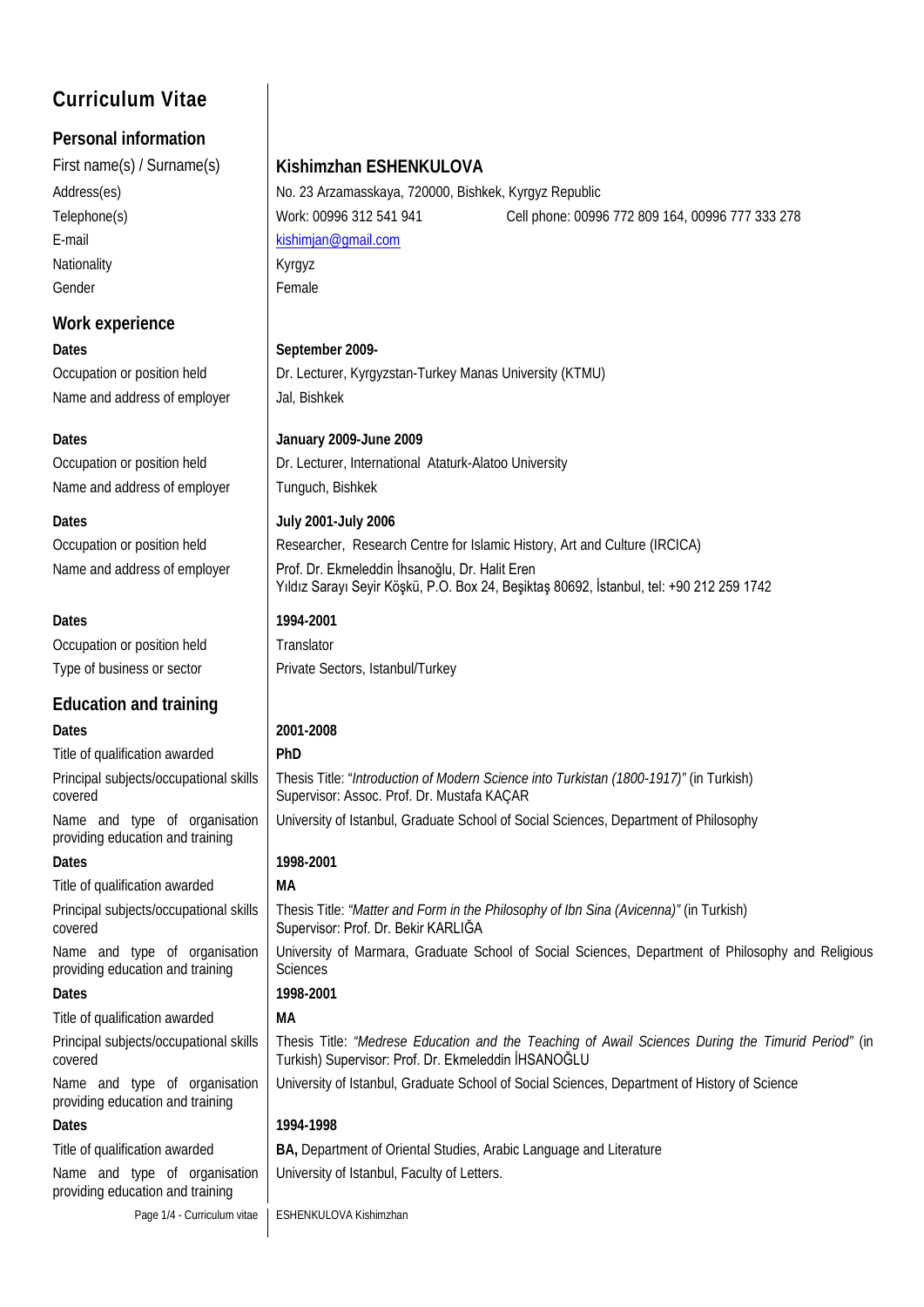**Researches, Grants and Awards:** Doctoral Research Program, Samarqand University, Uzbekistan, January-May 2006. Doctoral Research Program, Kazan, Russia, June-Agust 2005. Open Society Institute, Global Supplementary Grant Program 2002-2004. Istanbul Büyük Şehir Belediyesi Bursu, Scholarship for MA and PhD Students 2000-2002. Ilim Yayma Vakfı, Scholarship for MA Students, 1999-2000.

*(\*) Common European Framework of Reference for Languages*

April 2007, IRCICA, Istanbul, Project coordinator

3. Persian Language, 6 months, Istanbul/Turkey

and cultural backgrounds.

History of Science, FIL-206

Epistemology, FIL-104

Introduction to Philosophy, SOB-201

History of Islamic Philosophy, FIL-201 The World and Turkic Civilizations, TAR-202

2. Arabic Language, 2 years, Istanbul/Turkey; 3 months, Zerqa/Jordan

4. English Language, 9 months, METU, Ankara/Turkey; 3 months, London/UK

5. Diction, 6 months, İSMEK, Istanbul/Turkey; 4months, Beyazıt Library, Istanbul/Turkey

and Exhibition, 30<sup>th</sup> June-11<sup>th</sup> July 2006, IRCICA, Istanbul, Project coordinator

self-reliance, ability to establish and maintain good working relations with people of different national

2. *History and Culture of Central Asia: The Karakhanids Heritage,* Kyrgyz Cultural Week, Conference

### **Personal skills and competences**

Kyrgyz

| Mother tongue(s) |
|------------------|
|------------------|

Other language(s)

Self-assessment **Understanding Speaking Writing**

**European level (\*) Listening** Reading Spoken interaction Spoken production

**Turkish** Proficient | Proficient | Proficient | Proficient | Proficient | Proficient | Proficient

Russian **Proficient Article Cood** (Good Good Good Good

**English** Proficient | Proficient | Good | Good | Good | Good

**Arabic** Good Good Good Good Good

**Turkic Languages** The Intermediate Cood Cood Intermediate Good Intermediate

**Persian Intermediate | Intermediate | Basic | Basic | Basic | Basic** 

Courses 1. Turkish Language, 1 year, TÖMER, Samsun/Turkey

Social skills and competences 1. Organized person, end-oriented work capacity, problem-solving attitude, responsibility, self-respect and

Organisational skills 1. *History and Culture of Central Asia: Samarqand,* Conference and Photograph Exhibition, 13th-20th

Computer skills and competences Competent with most Microsoft Office programs.

**Courses Taught Over The Years | Philosophy of Science, SBE-550, FBE-513** 

- **Seminars** 1. "Eastern and Western Philosophy: Knowledge and Wisdom", May 2013, Bishkek. (in Kyrgyz)<br>2. "İbn Sina (Avicenna)'s Theory of Mind and Soul". KTMU. 14<sup>th</sup> March 2012. Bishkek. (in Kyrgy;
	- 2. "Ibn Sina (Avicenna)'s Theory of Mind and Soul", KTMU, 14<sup>th</sup> March 2012, Bishkek. (in Kyrgyz)<br>3. "T. Kuhn's Paradigms and the Problems". KTMU, 20<sup>th</sup> January 2012, Bishkek. (in Kyrgyz)
	- "T. Kuhn's Paradigms and the Problems", KTMU, 20<sup>th</sup> January 2012, Bishkek. (in Kyrgyz)
	- 4. "The World Civilizations, Global Problems and Kyrgyzstan", KTMU, November 2011, Bishkek. (in Kyrgyz)
	- 5. "The Influence of the Methodology of Islamic Science on the West", KTMU, 22<sup>nd</sup> April 2011, Bishkek. (in Kyrgyz)
	- 6. "The Role of Ataturk in Developing of Modern Science and Education in Turkey", KTMU, 10th November 2010, Bishkek. (in Turkish)
	- 7. "Theism in the Orkhun-Yenisey Monuments", disputant, KTMU, 17<sup>th</sup> March 2010, Bishkek. (in Kyrgyz)
	- 8. "Language, Education and Statehood", Kyrgyzstan-Turkey "Aychurok" Girls High School, October 2009, Bishkek. (in Kyrgyz)
	- 9. "Modern Science in Turkistan and the Russian Policy", KTMU, March 2009, Bishkek. (in Turkish)
	- 10. "The Medreses of Timurid Period: As a Model of Islamic Civilisation and Its Role in History of Science", 13<sup>th</sup> April 2007, IRCICA, Istanbul. (in Turkish)